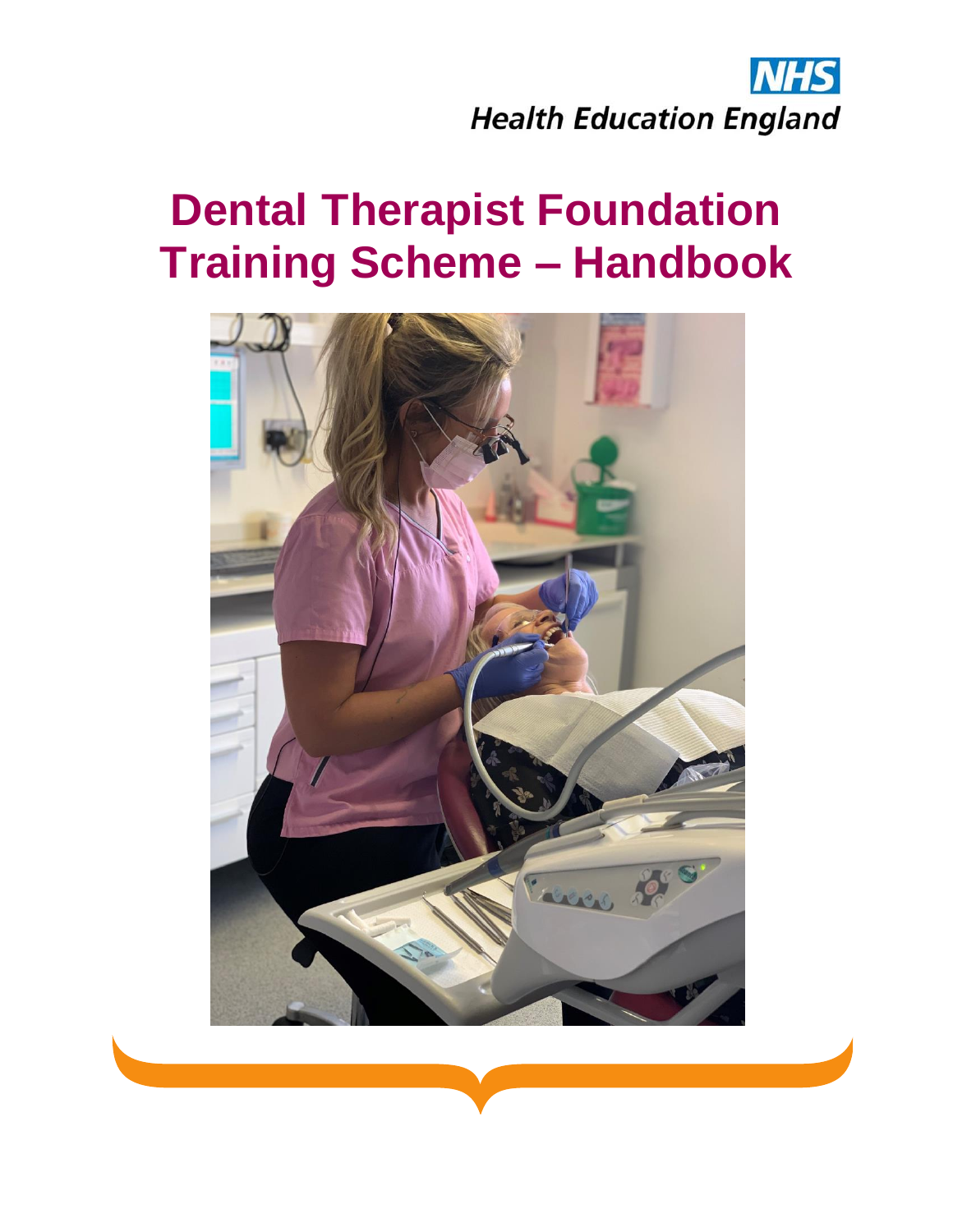## **Table of Contents**

| <b>Introduction</b>            | Page 3 |
|--------------------------------|--------|
| <b>Outline of the Scheme</b>   | Page 4 |
| <b>The Study Day Programme</b> | Page 6 |
| <b>Application</b>             | Page 8 |
| <b>Person Specification</b>    | Page 9 |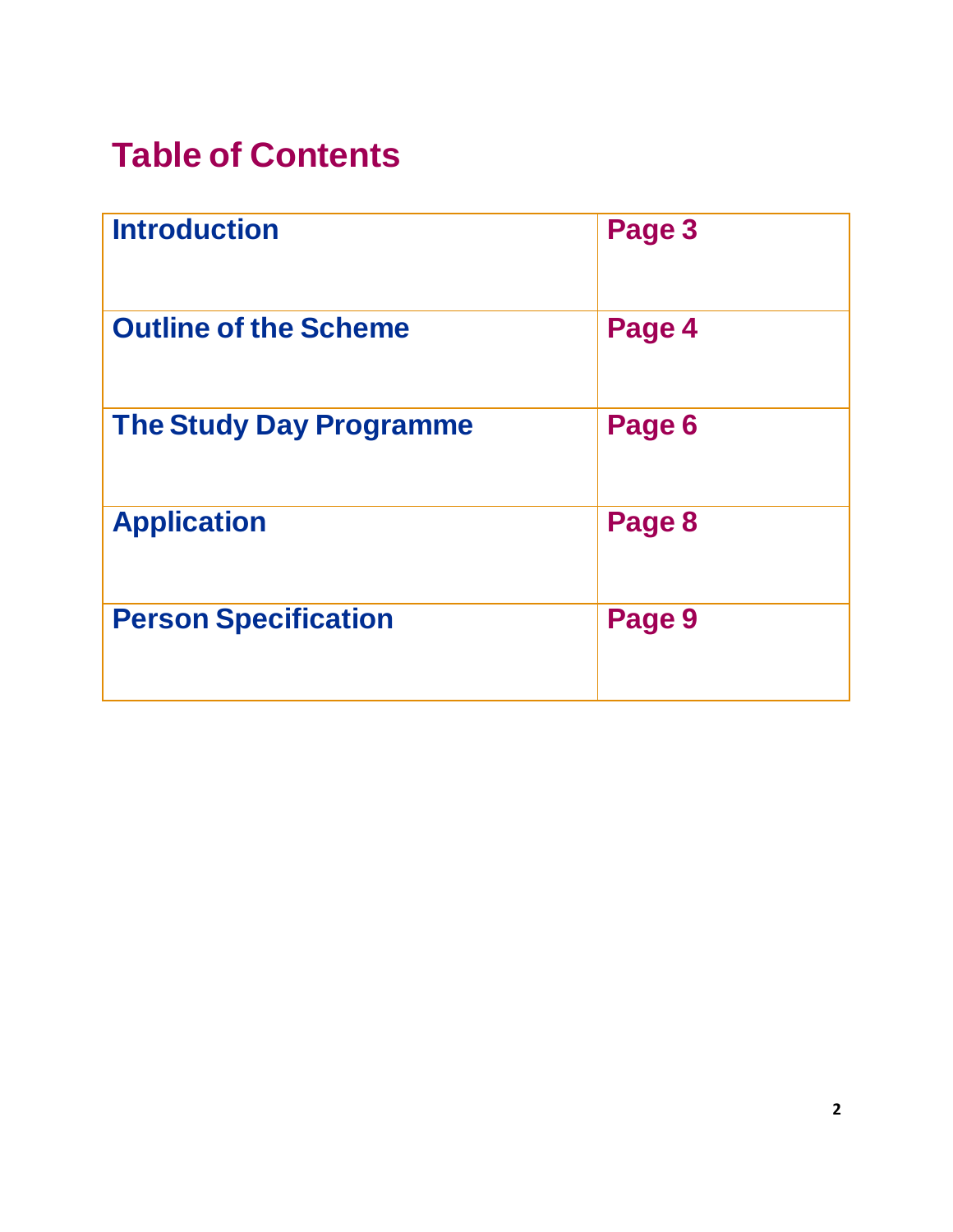### <span id="page-2-0"></span>**Introduction**

The Dental Therapist Foundation Training Scheme (DTFT) has been developed to help ease the journey of the newly qualified dental therapist from undergraduate to working successfully in a general dental practice environment.

The scheme places particular emphasis on providing continued support and education for newly qualified dental therapists in a clinical environment, as well as assisting the development of personal skills and knowledge through the educational programme. Therapists will be encouraged to further develop critical thinking and evidence-based practice during the scheme.

This handbook is designed to explain the details of the Dental Therapist Foundation Training Scheme.

Should you wish to apply for a place on the scheme, please read the handbook carefully and complete the application form which can be located at <https://www.nwpgmd.nhs.uk/dental-foundation-therapist-training-scheme>

If you require further information, please contact Cathy Fogg at [catherine.fogg@hee.nhs.uk](mailto:catherine.fogg@hee.nhs.uk) or 0151 479 2611.

The scheme covers the whole of the North West Region (South Cumbria, Lancashire, Greater Manchester, Cheshire and Merseyside).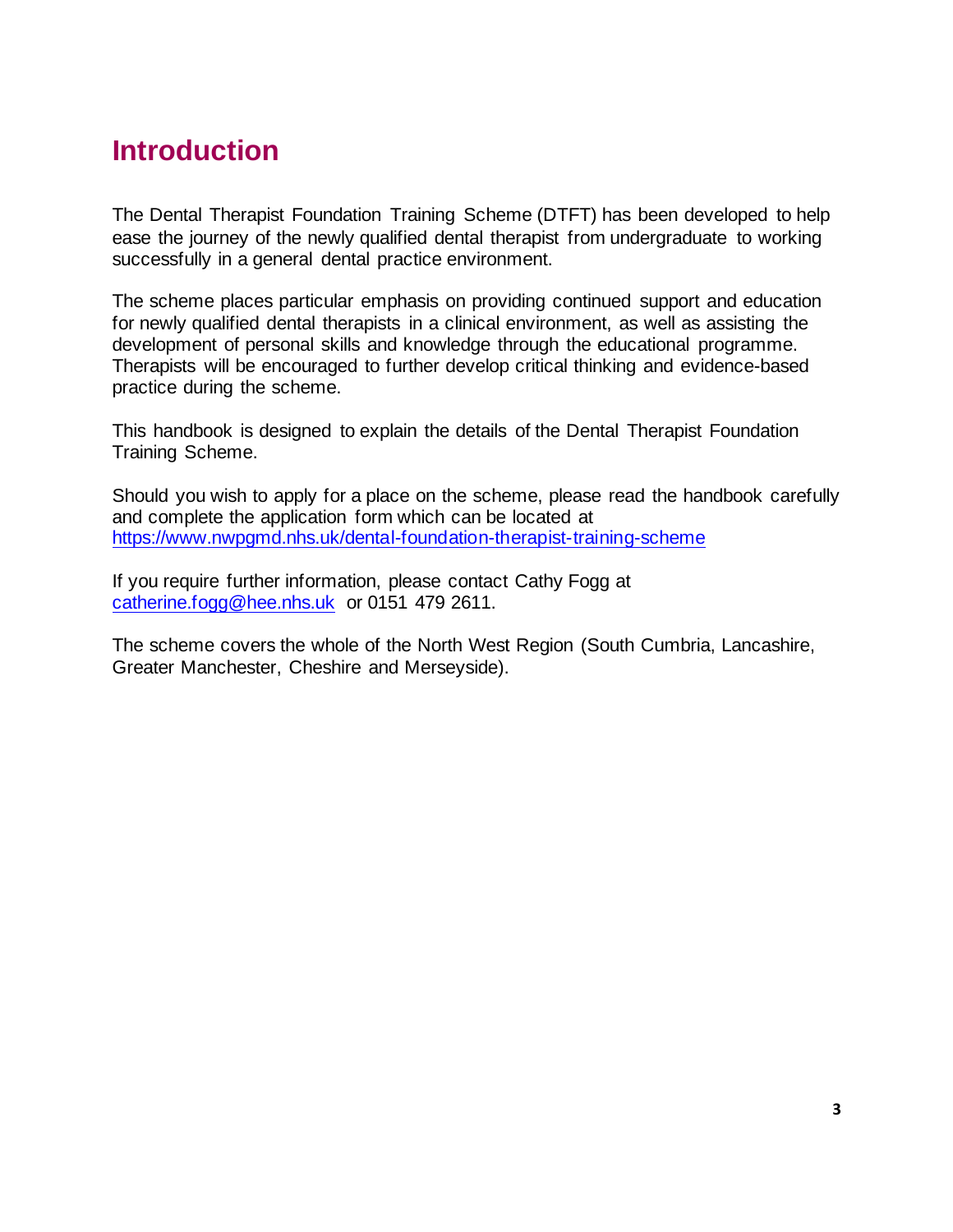## <span id="page-3-0"></span>**Outline of the Scheme**

This section provides an insight into the format of the scheme. Any further questions should be directed to the Training Programme Director.

#### **Where will I work? The Training Practice**

You will be based in a high street General Dental Practice. You will be supported by an Educational Supervisor who are all experienced dentists, and many have been Dental Foundation Trainers.

The role of the Educational Supervisor on the Foundation Therapist Training scheme is to provide you with mentorship and coaching; this will be in the form of clinical support where necessary in the surgery, one to one teaching in the form of tutorials as well as advice and assistance with non-clinical issues in general practice.

#### **How many days will I be employed?**

The scheme is for 2-3 days a week for 12 months and has one intake per year: September. Your commitment to the scheme is for 2-3 days only, you are free to negotiate employment contracts with any dental practice or organisation for the time that you are not committed to the scheme. This will allow you maximum choice, flexibility and income.

#### **What days will I work on?**

The days you work are negotiable with your training practice and will depend on their existing commitments.

#### **What is the salary?**

This is an employed position and as such the salary is £100.00 per day / £50.00 per session.

#### **Am I entitled to Annual Leave?**

Yes, you will be entitled to annual leave. If you work 3 days per week, this will equate to 17 days and if you work 2 days per week, it will equate to 11.5 days. Any bank holidays which fall on your normal working DTFT day will be paid for.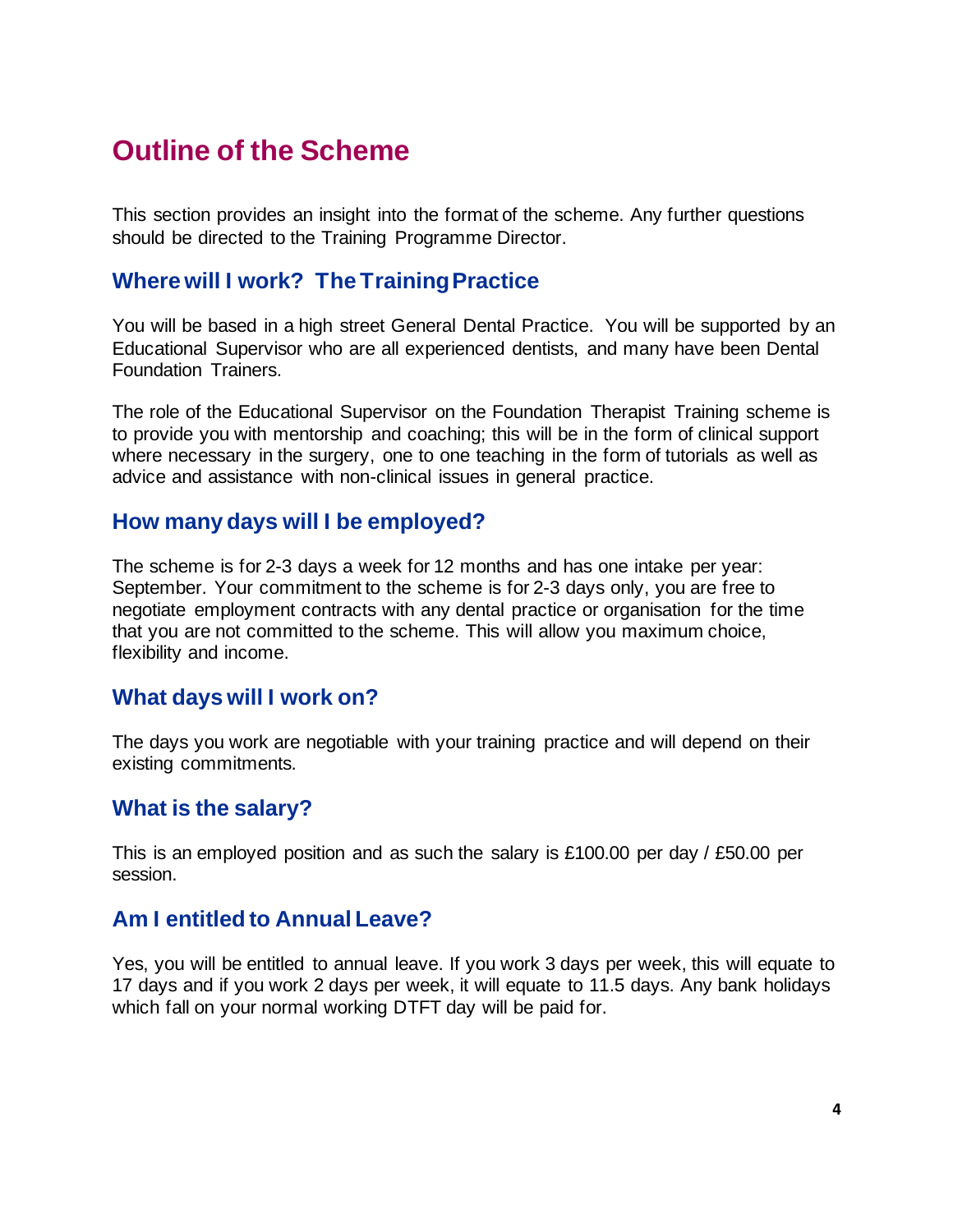#### **What is special about my appointment?**

You will be on a fixed salary for 2-3 days per week; this covers both days in practice and any educational days included in the programme. This will allow you to manage patients free from financial pressures. You will also have the benefit of an assured income from the end of the first month in practice. You will be employed on a formal training contract.

#### **What courses will I attend? – The Study Day Programme**

The educational programme for the scheme consists of 12 study days throughout the scheme. These are usually held monthly.

#### *Venue*

Most study days will take place via MS Teams. However, clinical skills sessions will take place in venues in Manchester, although on occasion you may be asked to travel to other venues in the North West region. The day usually starts at 9:30am to allow for travel time and finished by 4:30pm.

#### *Format*

There will be a mixture of seminar presentations, problem-solving workshops and 'hands-on' sessions.

#### **What if I change my mind after accepting a placement?**

Once you have accepted a placement, you will be required to sign a training contract. This means you have committed to undertake your placement and the practice will start to allocate you patients from an agreed date. If you change your mind, you will have to provide written notice to the practice and work an agreed notice period, usually 1 month.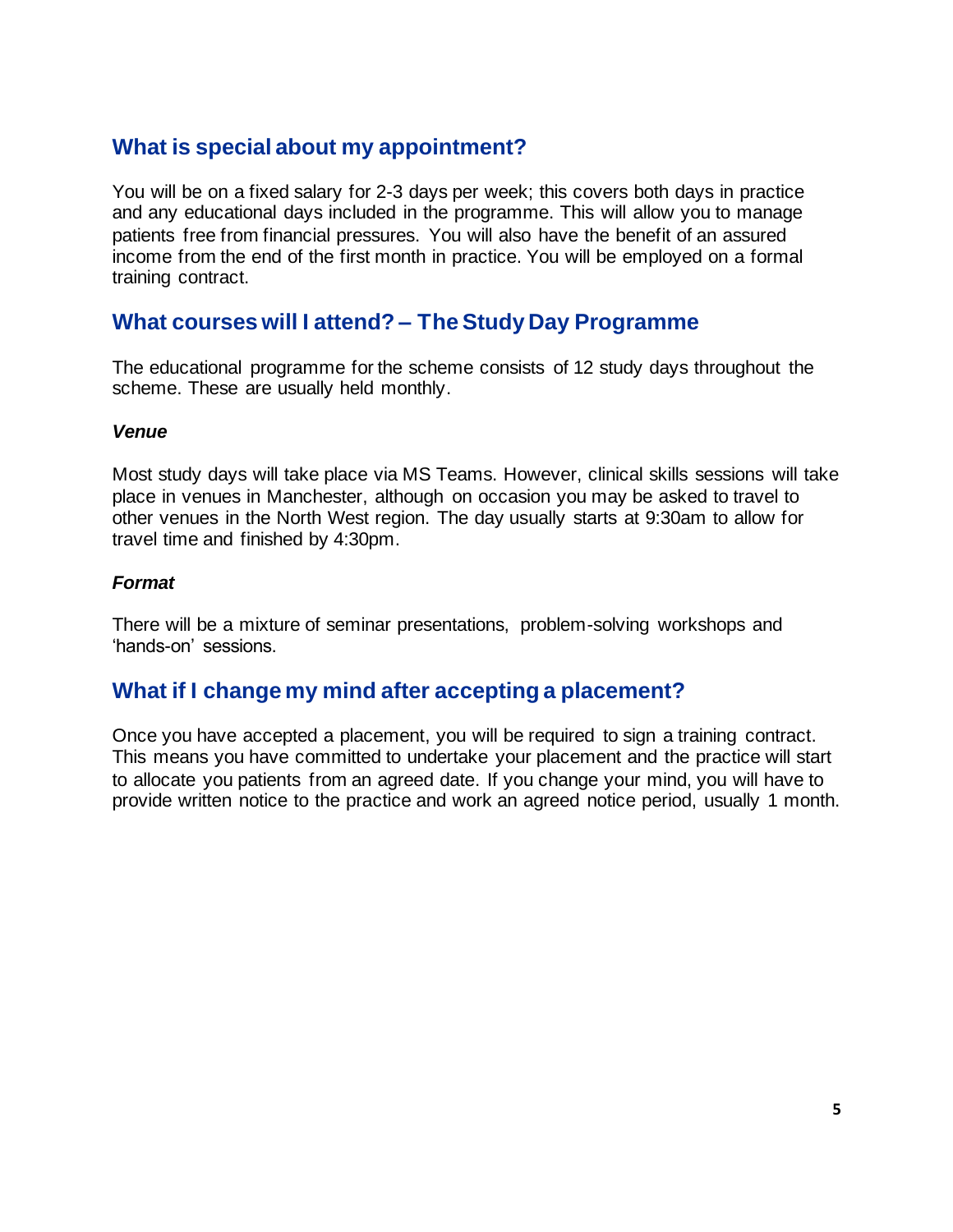## <span id="page-5-0"></span>**The Study Day Programme**

Study days are designed in partnership with the new cohort of therapists. Exercises take place to identify common learning needs and achievable outcomes – this makes up the basis of the study programme.

#### **Content**

Topics follow the Foundation Therapy curriculum and may include:

- Team working and communication
- Dealing with difficult patients
- Oral mucosal disease
- Dental radiography in practice
- Clinical photography
- Periodontal treatment and implant maintenance
- Dental caries and its management
- Medical Emergencies
- Interview techniques and CV writing
- Financial planning
- Career development
- Case study presentations
- Hands-on courses

In addition to the above, access will be given to any of the therapist relevant courses on Maxcourse, free of charge. Prior approval will be required from the Training Programme Manager.

#### **When are the study days held?**

These are held on a Wednesday for a minimum of 12 whole days including the BADT Conference.

#### **Who pays for the study days?**

The courses are funded by Health Education England North West.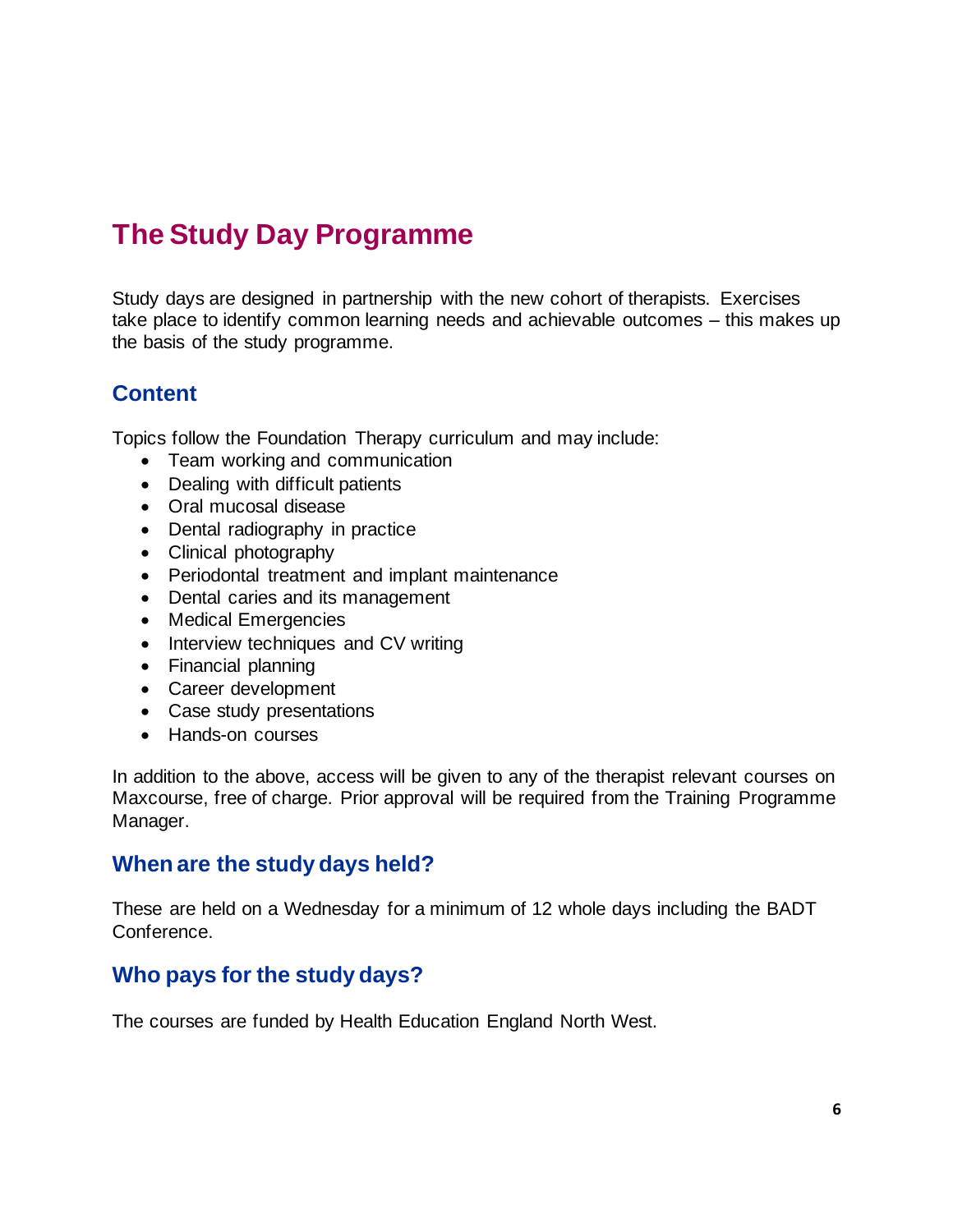#### **What if I fail to attend a study day session?**

Attendance at study day sessions is compulsory in order to receive your completion certificate at the end of the year. A record of attendance is kept and verifiable education certificates are issued. Holidays, interviews etc. should be arranged outside the organised educational programme. If you are ill on a study day, please contact Kim Goodwin on 0161 268 9745.

#### **How will I know how I am progressing?**

Regular feedback will be provided to your Educational Supervisors and recorded in a number of ways:

#### • *Portfolio*

A learning portfolio will be used throughout the training scheme. This has various elements, commencing with an agreed record of discussion between you and your Educational Supervisor at the start of the training, where each notes their expectations of what is to be achieved. There will be progress reviews at intervals during the scheme both with the Educational Supervisor and Training Programme Director. You will also complete an initial record of clinical experience to help identify areas where you may wish to have more experience or assistance. Clinical experience during the scheme, ES tutorials and self-reflection are also captured by the portfolio.

#### • *Educational Assessments*

During the scheme, you will carry out self-assessments and be assessed by the Educational Supervisor and other colleagues using nationally recognised workplacebased assessment tools. These are to ensure that you receive regular structured feedback and are aware of your own progress.

#### • *Clinical Audits*

As part of your development process you will be required to complete one audit, which will be related to radiography.

#### • *Review of Competence Progression*

During the scheme, at various stages, you, your Educational Supervisor and your Training Programme Manager will have the opportunity to feedback and assess your progress to date. This is a formal process and is designed to highlight any areas where you may need more help or targeted training. If further training is required, an action plan will be developed and implemented. This process is designed to support you and your Educational Supervisor during the year.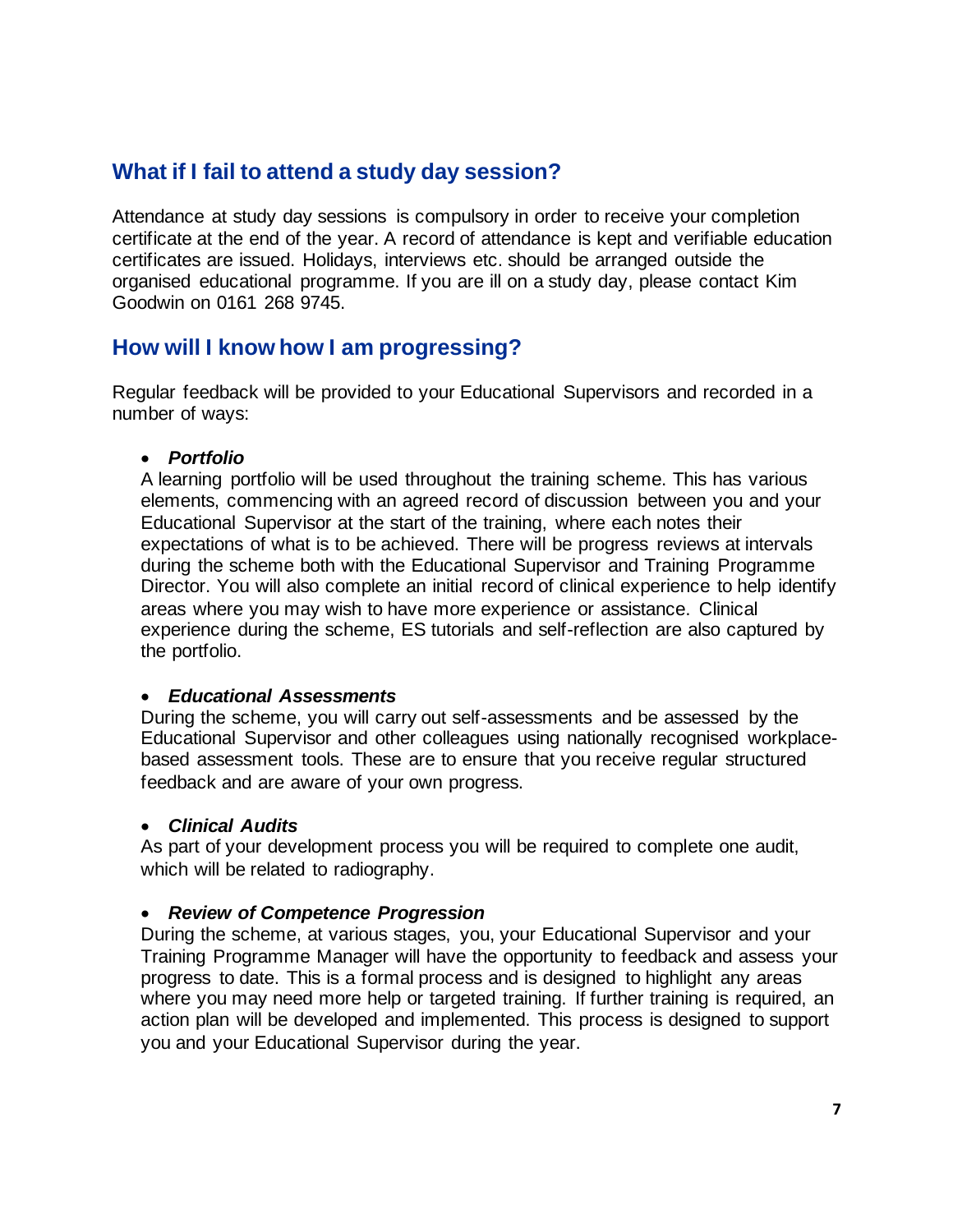#### **Completion**

At the end of the programme, provided all necessary work is completed and evidenced in the portfolio, the Postgraduate Dental Dean will issue a certificate of completion, which will include any verifiable education hours awarded.

## <span id="page-7-0"></span>**Application**

#### **How do I apply?**

Applications for the September start date will close at the end of April.

You can complete the application form via the HEE North West website [here.](https://www.nwpgmd.nhs.uk/dental-therapist-foundation-training-scheme)

#### **How do I get appointed?**

Once your application has been reviewed, we will invite you to interview. We will aim to inform you of an interview within 4-6 weeks after the closing date for applications.

If successful, we will try to allocate you to a suitable practice near to your home address. In some circumstances, this may not always be possible.

#### **What if I have problems?**

If you do have concerns about your training, it is important that you contact your Educational Supervisor immediately. If you are still not happy after having spoken to your Educational Supervisor, please contact the DTFT Training Programme Manager.

Health Education England North West and your employer both have responsibilities and generally you should first work with your employing organisation, keeping your TPM informed of progress.

#### **What if I want to stay in the practice at the end of the Training Contract?**

At the end of the scheme, your contract is completed, and any continuation of employment is by mutual consent and separate agreement.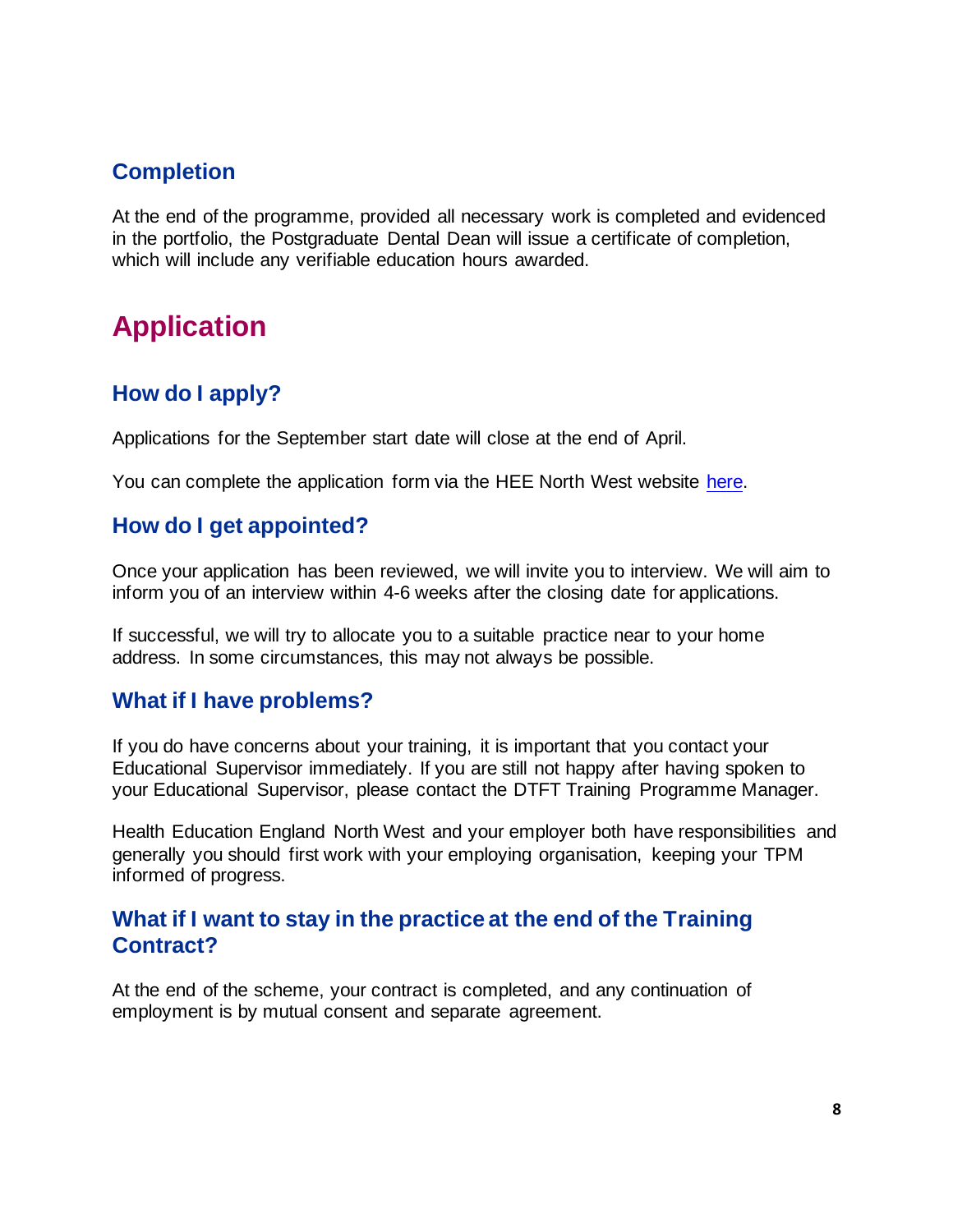## **Dental Therapist Foundation Trainee Person Specification**

<span id="page-8-0"></span>

|                                          | <b>ESSENTIAL</b>                                                                                                                                                                                                                                          | <b>DESIRABLE</b> |
|------------------------------------------|-----------------------------------------------------------------------------------------------------------------------------------------------------------------------------------------------------------------------------------------------------------|------------------|
| <b>Employment</b><br><b>Requirements</b> | UK National or visa that allows<br>$\bullet$<br>employment<br>Disclosure and Barring Service clearance<br>in full                                                                                                                                         |                  |
| <b>Qualifications / Training</b>         | Eligible for registration with the GDC as a<br><b>Dental Therapist</b><br><b>BSc/Diploma in Dental Therapy</b><br>$\bullet$                                                                                                                               |                  |
| <b>Clinical Skills</b>                   | Recent clinical practice<br>$\bullet$<br>Basic life support skills<br>Good manual dexterity<br>$\bullet$<br>Appropriate level of clinical knowledge<br>$\bullet$<br>Clear, logical thinking<br>Approach to tasks with an analytical /<br>scientific style |                  |
| <b>Communication</b>                     | A high level of communication and<br>$\bullet$<br>language skills<br>High level of written and spoken English<br>$\bullet$                                                                                                                                |                  |
| Management &<br>Leadership               | Ability to prioritise clinical need<br>Ability to organise own work and<br>environment<br>Ability and willing to work in multi-                                                                                                                           |                  |